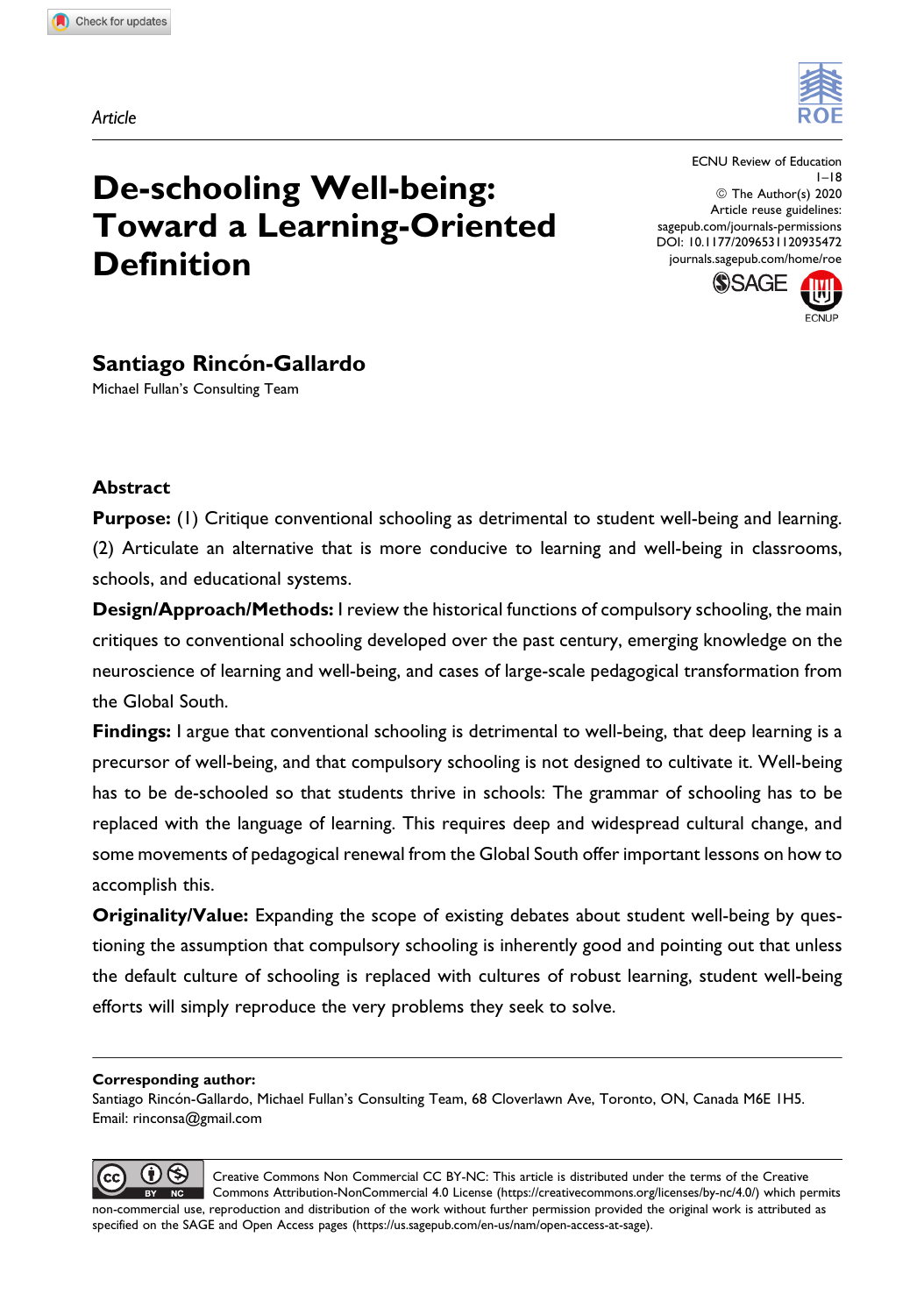#### Keywords

Cultural change, educational change, learning, schooling, student well-being

Date received: 4 May 2020; accepted: 27 May 2020

Stress, anxiety, depression, and inclination to suicide are major burdens for children and youth around the world (Duffy et al., 2019; Kieling et al, 2011; OECD, 2017). And things are likely to get worse. Young people are, on average, worse off than their parents: less likely to be employed, financially stable, or own a home (OECD, 2019). The planet is in flames, flooded, and rapidly losing its biodiversity and the conditions that sustain life (United Nations Climate Change [UNCC], 2019; World Meteorological Organization [WMO], 2018). Democracies are crumbling (Moyo, 2018). Social and economic inequalities are growing at an unprecedented pace (OECD, 2016). Racism, xenophobia, and misogyny are on the rise (Edwards & Rushin, 2018; Guterres, 2019).

Throughout millennia, and across cultures in the East and West, North and South, knowing thyself<sup>1</sup> has been identified as a crucial pathway to wisdom, knowledge, and happiness. What the "self" is and whether and how it can be known remain contested issues, and the answers vary widely across cultures and philosophical traditions. Yet, the importance of this millenary purpose becomes more heightened now. The accelerated progress in technological innovation and artificial intelligence are leading to the creation of algorithms capable of knowing and manipulating individuals and entire societies for profit and political purposes (Harari, 2018). In this scenario, developing the internal judgment to access and discern truth, goodness, and beauty can no longer be the exclusive privilege of a handful of individuals dedicated to contemplation and spirituality, but a widely shared human endeavor. And in the current global context of environmental, societal, and political collapse, knowing thyself can no longer be limited to internal contemplation. At least two other competencies are crucial. First is the ability to *learn by yourself*. This means learning to access the knowledge and wisdom that lie within you and using these to make sense of the world around you. And second is bettering the world, which involves acting and reflecting on the world to transform it for the better, a process that Paulo Freire called *praxis*. Adults and young people alike should endeavor to understand themselves, and the world, in the deliberate quest to change each other for the better. The trinity of know thyself, learn by yourself, and better the world constitute, in my view, a good set of education priorities to pursue wholeness and purpose, the two major concepts linking together the articles in this Special Issue.

Education systems around the world have placed a new emphasis on student well-being, especially over the past decade (Cohen & Espelage, 2020; OECD, 2017). Social–emotional learning (SEL) in particular has ignited tremendous interest globally, for the demonstrated positive impact of SEL interventions on students' social and emotional skills, attitudes, behavior, and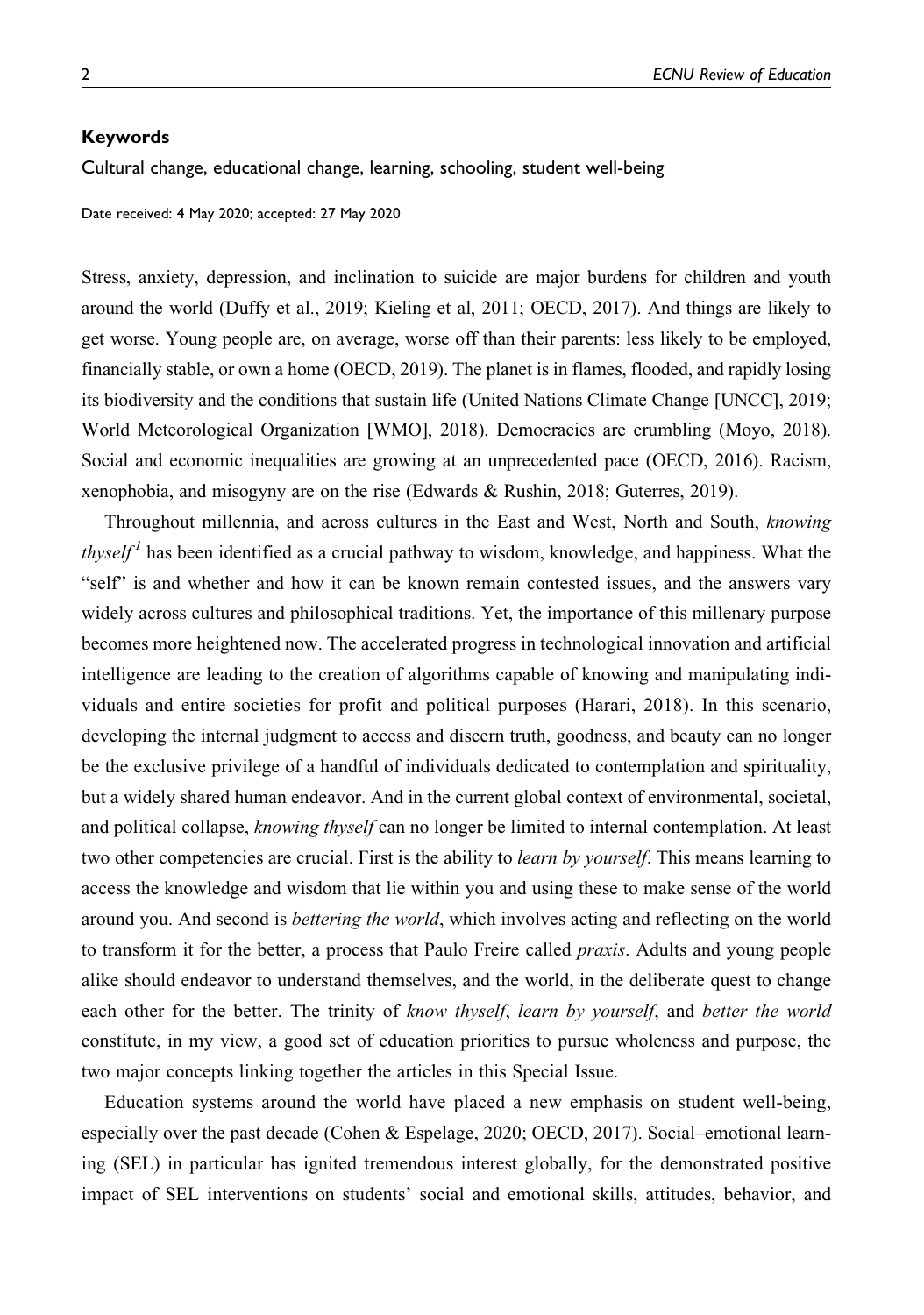academic performance (Durlak et al, 2011; Taylor et al, 2017). There is variation in the extent and depth with which different countries have prioritized and pursued the development of student wellbeing in schools, but well-being now figures prominently in the global education agenda.

In this Special Issue, my colleagues discuss the purposes of education in places such as China, Singapore, the U.K. and the U.S. Some review and discuss key limitations of existing attempts to promote well-being and competencies in countries such as Singapore and China. With this article, I seek to bring attention to what I believe is a crucial blind spot in most efforts to promote well-being in schools around the world: The basic assumption that conventional schooling is just alright, and the corollary that follows that if only we can make sure students are safer and less stressed, schools should just keep running as they always have. This assumption misses two fundamental points. First, conventional schooling itself might be a key factor undermining student well-being. Second, powerful learning cultivates well-being, but conventional schooling gets in its way. I will further unpack these two ideas and build the argument that unless we replace the default culture of schooling with cultures of robust learning, student well-being efforts are doomed to reproduce the very problems they seek to solve. This Special Issue is titled *Beyond Well-being*. What I argue here is that it will be hard to get anywhere *beyond well-being* without a deliberate collective effort to move beyond schooling and towards powerful learning.

## Schooling: The elephant in the well-being room

Stress and boredom are defining features of conventional schooling (Center for Evaluation and Education Policy [CEEP], 2010; DePaoli et al., 2018). As students grow older, their engagement and enthusiasm with school decline sharply from one year to the next (Lepper et al., 2005). Not only engagement but also creativity declines sharply as students progress in school (Kim, 2011).

We are all familiar with the experience of boredom and low stimulation in school and may have come to accept it as an unavoidable reality that children should simply resign to and get over with. The problem is that chronic exposure to boredom is more damaging to well-being than once believed. Findings from neuroscience have demonstrated that in conditions of boredom when one has to maintain high levels of alertness, the brain reacts almost identically to how it responds to threat, activating the amygdala to release the very stress hormones that prompt the survival response of *fight or flight* (Arnsten et al., 2012; Perone et al., 2019; Thackray, 1981). Putting children and young people in situations of chronically low stimulation and affective and cognitive disengagement is, neuronally and hormonally speaking, equivalent to placing them in situations of stress. Looked at from this perspective, the possibly toxic effects of conventional schooling on young people start to become more evident.

The critique of schooling I am articulating here is nothing new. Over the last century, many critics of schooling and progressive educators have raised concerns about the damaging effects of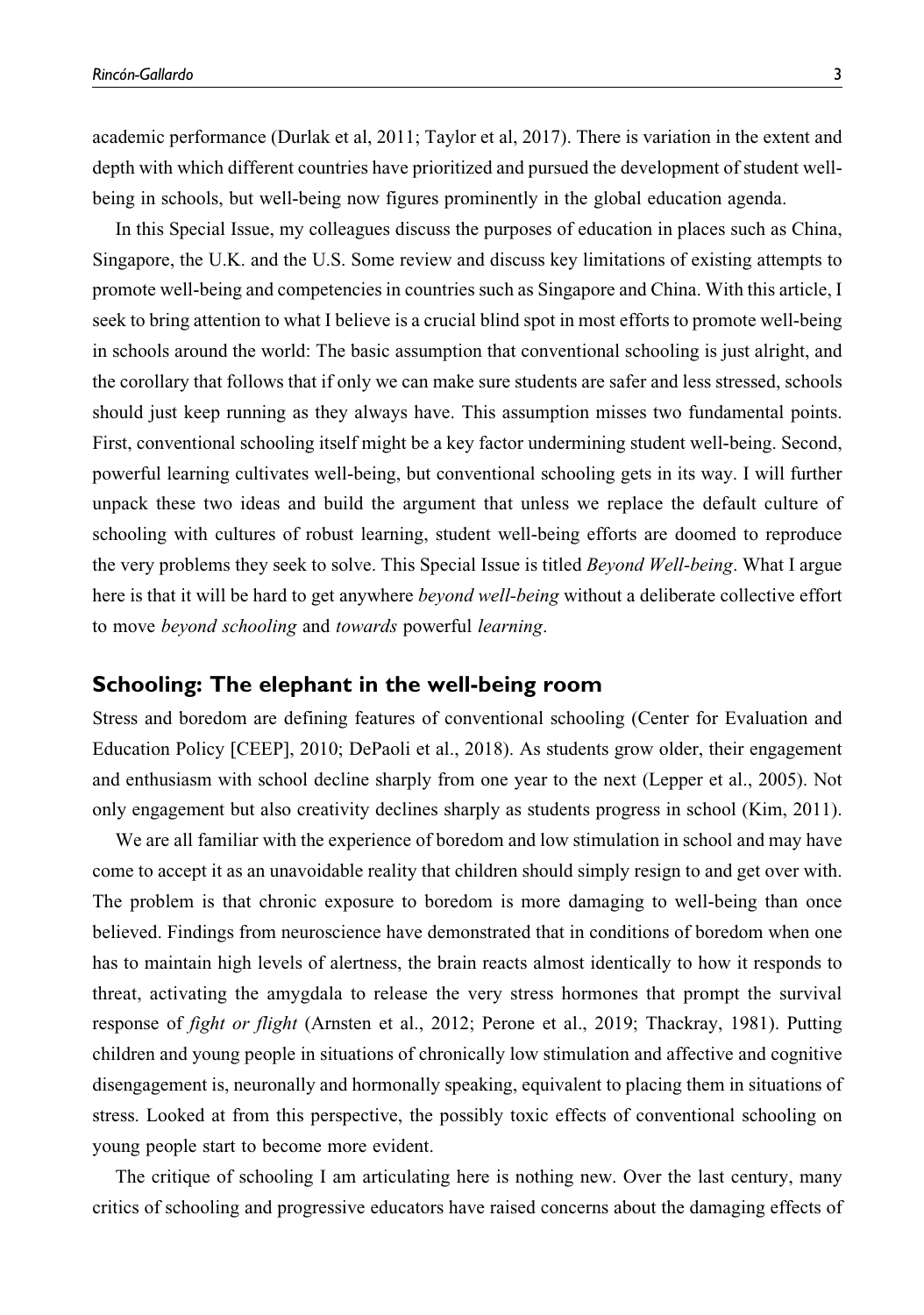conventional schooling on student well-being. In the 1920s, progressive education thinkers and doers such as Dewey and Montessori criticized conventional schools for prioritizing compliance, compartmentalizing knowledge, and creating fear of failure, all these detrimental both to learning and to well-being. In the 1970s, radical education thinkers such as Illich (1970), Freire (1970), and Holt (1977) pointed to and examined the alienating and dehumanizing role of traditional schooling. In the early 1990s, John Taylor Gatto, New York State Teacher of the Year, announced in an op-ed piece on the Wall Street Journal that he was quitting school because he was no longer willing to hurt children. He went on to argue that schools teach children seven key lessons: confusion, class position, indifference, emotional and intellectual dependency, conditional self-esteem, and surveillance (Gatto, 1992). In his highly popular TED talk, Sir Ken Robinson has argued that schools crash the natural creativity and curiosity of children. A decade ago, Olson (2009) set out to interview a whole range of successful professionals in search for their learning experiences in schools. The common theme found in her interviews gives title to her bestselling book: Wounded by School. More recently, Wagner and Dintersmith (2015) argue that what schools teach is for the most part irrelevant.

Compulsory schooling faces a core contradiction: The very institution created to prepare young people for the future seems to disable them from learning on their own. As just noted, this contradiction has been brought up by many critics since the emergence of compulsory schooling. Yet the current times seem to be making this core contradiction more unbearable. Young people around the world (or at least those with access to the Internet) can now access any information they need or want by themselves, anytime, yet most schools continue to operate under a logic of scarcity of information; school grades and certificates are quickly losing their value as definite tickets to opportunity and merit; and Millenials and Gen Z-ers seem less willing than previous generations to sacrifice purpose and meaning in the present by simply going through the motions of schooling. Simply trying to get children and youth to resign themselves to schooling as we know it is not realistic nor desirable. Instead, we need to turn our attention to powerful learning.

## Learning feeds well-being

In most current programs, policies and practices that intend to promote well-being, there tends to be much more attention and precision on defining degrees of ill-being that children might experience than on the degrees of well-being that we should aspire to cultivate. *Ill-being* has been more precisely defined and intentionally dealt with than well-being.

Take for example an extensive review of well-being policies adopted by education systems around the world. Cohen and Espelage (2020) construct a spectrum with precise and clearly defined levels of experiences that undermine the sense of safety among students. This spectrum ranges from experiencing psychological harm due to a misunderstanding to the most extreme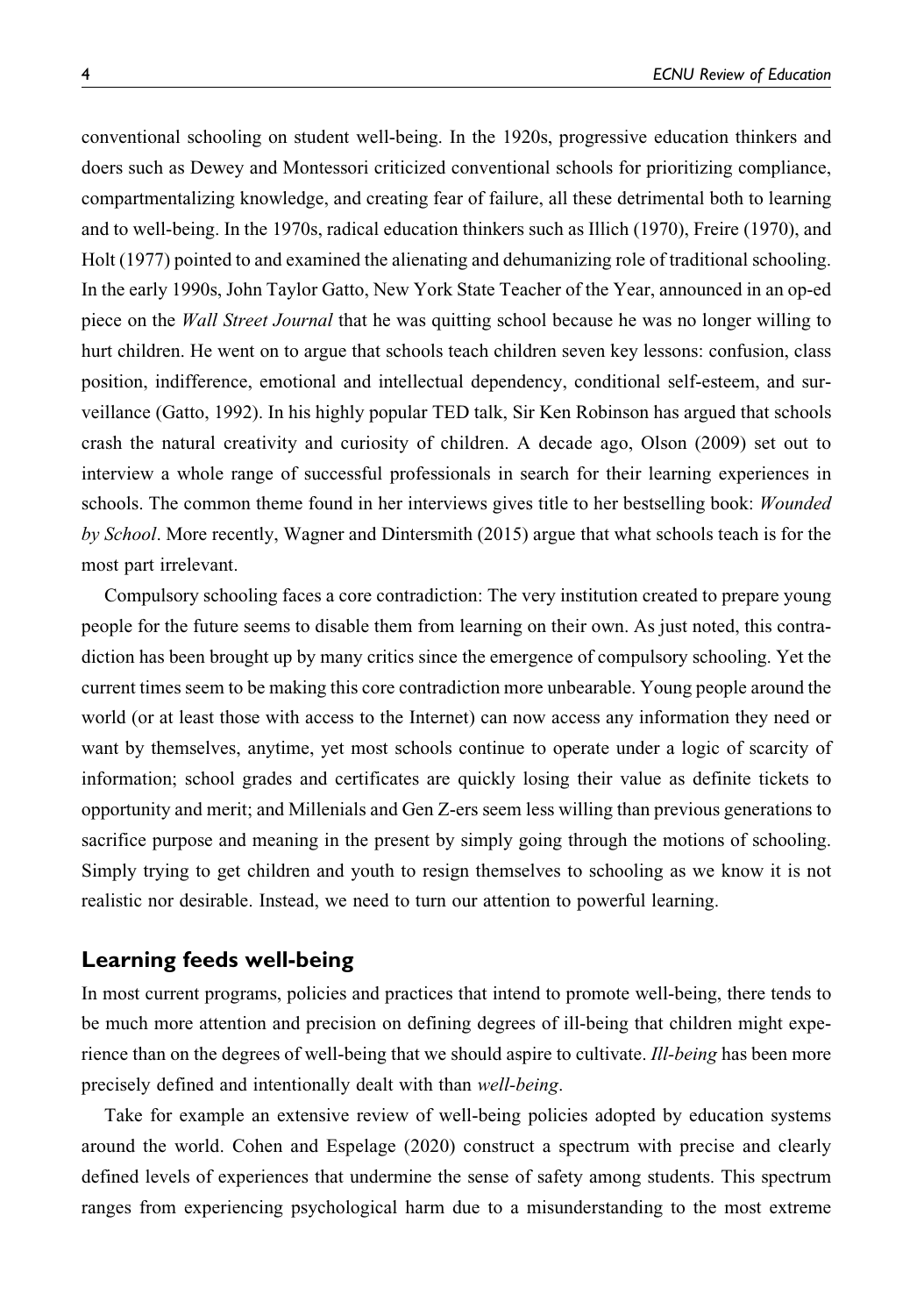forms of physical harm (e.g., homicide, suicide, war). But there is no similarly detailed spectrum of student experiences *in the opposite direction*—that is, a spectrum of positive experiences that create a sense of safety and well-being among students. In broad strokes, this spectrum could range from the absence of feeling unsafe (which would count as point zero on the spectrum of positive experiences) to experiences of flourishing and mental *flow* (Csikszentmihalyi, 1990). The term "flow" was coined by psychologist Mihaly Csikszentmihalyi to describe an optimal state of absorption and concentration, where people are so immersed in an activity that nothing else seems to matter. For those experiencing *flow*, the sense of time and consciousness disappears. This deeply fulfilling state of wholeness offers a good benchmark to define powerful learning, and a useful concept to see the connection between powerful learning and well-being.

Neuroscience is making breakthrough discoveries about our natural inclination and biological need to learn, as well as the conditions that nurture or inhibit such inclination (Doidge, 2007; Siegel & Bryson, 2012). We know, for example, that in the act of learning our brains release dopamine, a hormone that produces feelings of pleasure and fulfillment. Learning almost invariably involves encountering something we don't fully understand or cannot initially do, but that feels within our grasp. Our brain thrives on situations where we are faced with problems situated in the zone of proximal development (Vygotsky, 1978): the border between what we know and are able to do and what we don't. The sense of feeling close to a new understanding or solution but not yet knowing whether we will succeed produces excitement and pleasure.

The brain learns by developing increasingly dense networks of neurons and by pruning and reorganizing existing networks into more efficient forms of cognitive and affective processing. Language as the means of making sense of the world is the main vehicle through which this happens. It is through constant exposure and use of language and meaning-making that our brains create and solidify structures for future use in thinking and creating. This process of neuronal network development reaches its peak in adolescence. In order for our brains to make the neuronal connections that make learning possible, the learner needs to feel safe to take risks and fail something that, as I will further discuss, conventional schooling is not very good at cultivating.

Certain key conditions enable powerful learning: interest, exposure, practice, feedback, reflection, and collaboration. Let's start with interest. As Sarason (2004) argued over a decade ago, wanting to learn is a crucial precondition for learning. Said differently, we learn well what we're interested in learning (see Cámara, 2008; Rogers, 1969).

Exposure is the second enabling condition for learning. We learn best when constantly exposed to the practice we want to learn, carried on by an expert practitioner, or at least someone more experienced than us. The emerging science of social physics (see Pentland, 2014) has demonstrated that social interaction has a far more powerful influence on individual behavior than was once believed. The likelihood that we will adopt a new behavior—everything from our diet to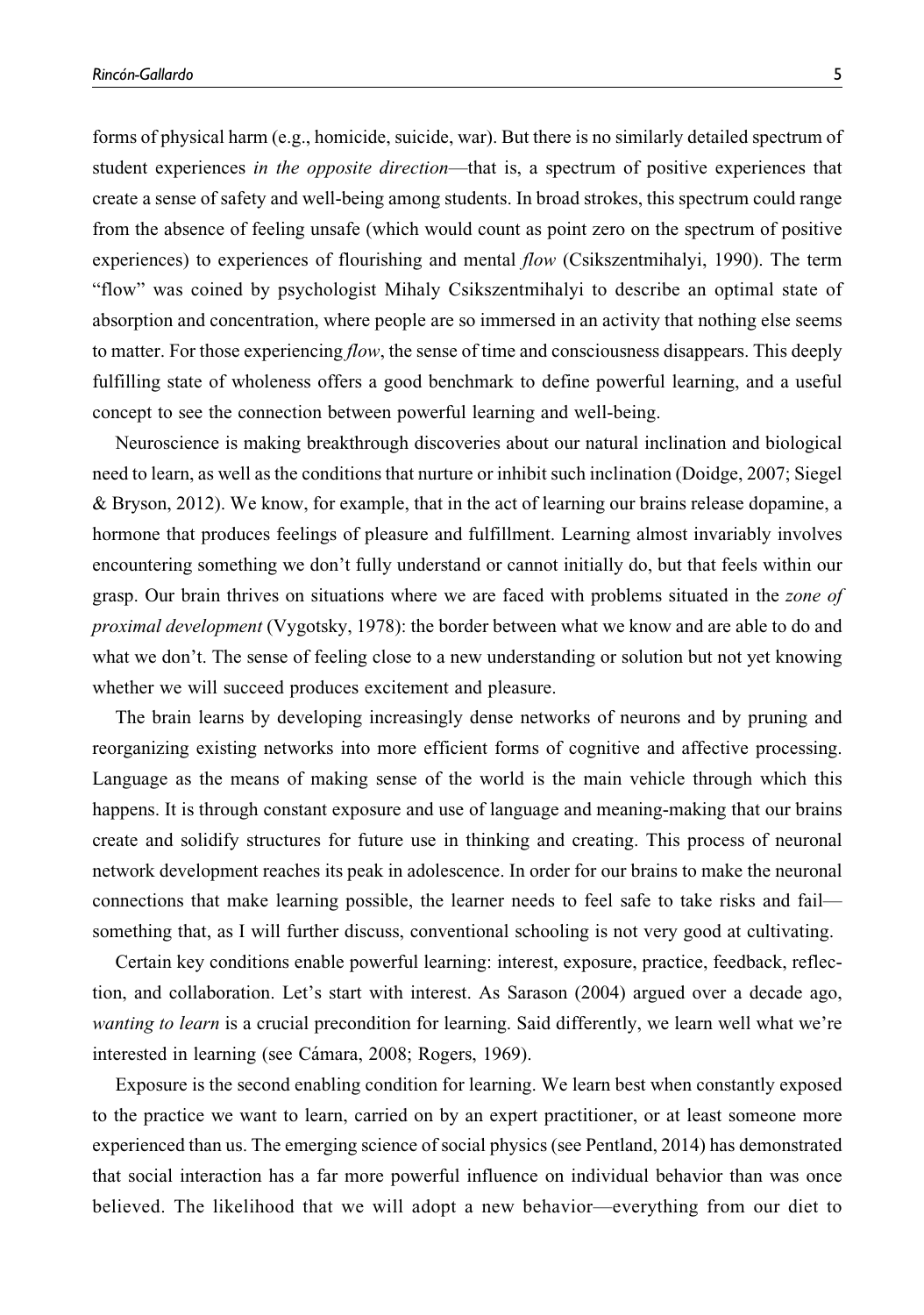exercising, to wearing a helmet while riding a bike, to adopting green technologies—is a direct function of the degree to which people around us exhibit such behavior. The degree to which a person is exposed to a given behavior predicts their adoption of the behavior as accurately as IQ predicts academic performance.

Practice is the third key condition for powerful learning. The 10,000-hr rule attributed to Ericsson and popularized by Gladwell (2008) proposes that this is the number of hours of deliberate practice that are required to gain mastery of a specific skill or domain. While some have criticized this rule as too simplistic and inaccurate (see MacNamara et al., 2014), deliberate practice continues to be regarded as a crucial vehicle to mastery (see Ericsson & Pool, 2016).

Feedback and reflection are key to learning as well. Learning requires access to sources of information that allow us to know how well we're doing, what we're yet to learn, and what we need to change, refine, or stop doing. This information, of course, is not enough to improve. It requires active engagement of the learner with such information and intentional reflection over whether, how, how much, and how well one is learning (Fullan, 2015; Stone & Heen, 2014).

Finally, we have collaboration. Learning alongside others facilitates learning. The role of collaboration on fostering and enhancing learning has been well-documented in studies that describe and examine the practices and outcomes of effective communities of practice (Datnow & Park, 2019; Little, 1982), as well as on the causal effects of patterns of social interaction on the productivity and creativity of organizations and teams (Pentland, 2014).

These six conditions—interest, exposure, practice, feedback, reflection, and collaboration—are not only conducive to learning. They are also consistent with what is known about intrinsic motivation. A review of self-determination theory (Ryan & Deci, 2000) and its proponents (Pink, 2011) yield at least four drivers of intrinsic motivation: purpose, autonomy, mastery, and connectedness.<sup>2</sup> We do what we do with full intention and focus when learning and doing things that matter to us (purpose), with freedom and flexibility to decide what, how, when, and with whom to do it (autonomy), getting better over time (mastery), and doing it with others (connectedness). The direct connection between the drivers of intrinsic motivation and the conditions that enable powerful learning are pretty straightforward: Interest cultivates purpose and autonomy; exposure, practice, feedback, and reflection nurture mastery; and collaboration develops connectedness.

# Schooling  $\neq$  learning

Massive compulsory school systems were not designed to cultivate powerful learning. Their triple historical role has been control, custody, and sorting. The origins of compulsory schooling can be traced back to the late 18th-century Prussia, under the totalitarian regime of Frederick the Great (Gatto, 2009; van Horn Melton, 2003). At the time, compulsory schooling was intentionally devised as a vehicle to control and homogenize the younger generations, to shape a predictable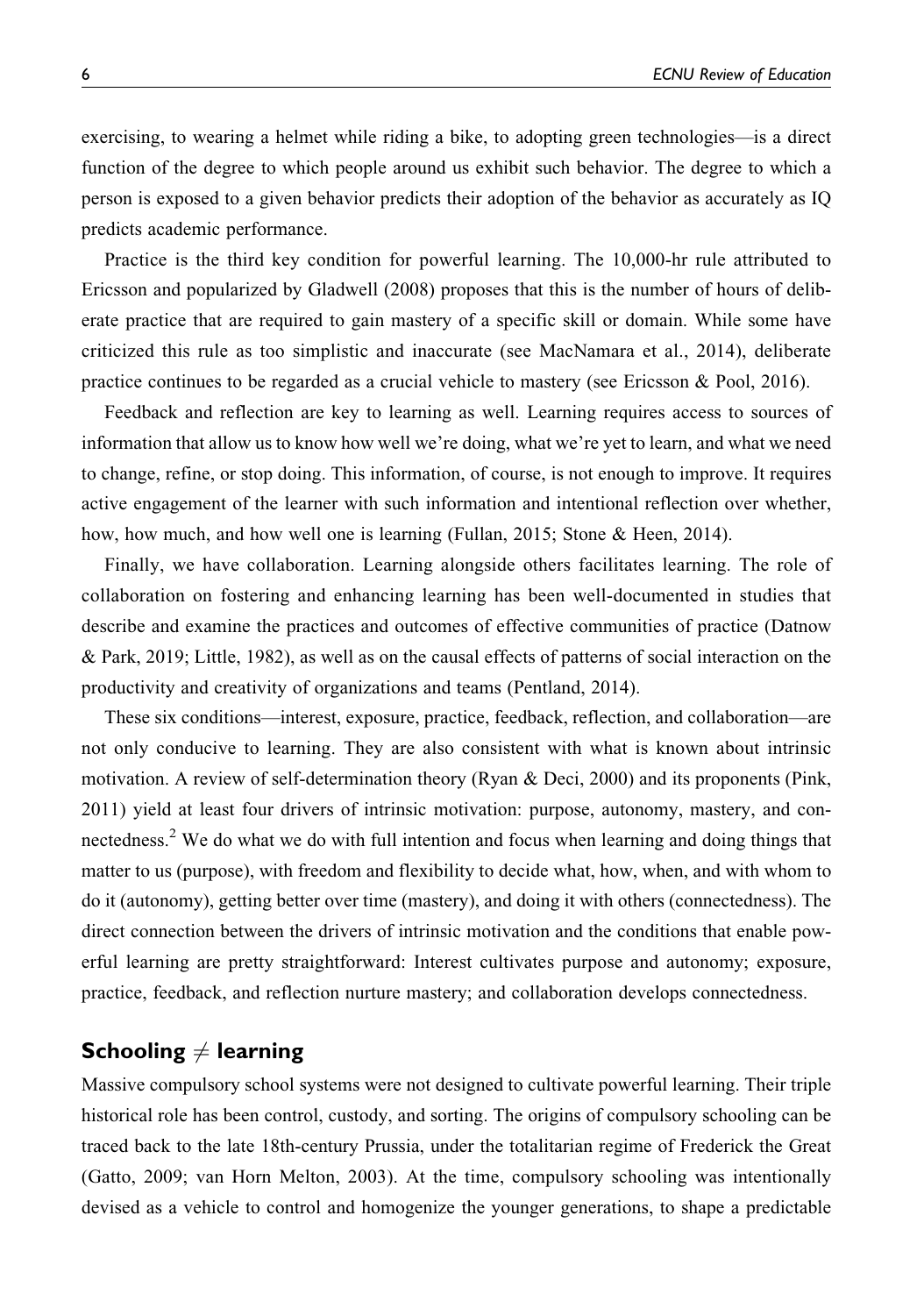citizenry and an easily manageable workforce.<sup>3</sup> This first nationwide compulsory schooling system inspired the creation of education systems across Europe, the "one best system" of schooling in the U.S. (Tyack, 1974) and around the world. While current education discourse, plans, and policies will hardly portray formal schooling as a vehicle for control and subjugation, the way it functions ends up fulfilling this role very well.

Compulsory schooling emerged and spread around the same time as the industrial revolution, and it presented an effective solution to many of the challenges that emerged when waves of immigration from the countryside started to arrive at the cities in search for opportunities to work in the newly created factories. The new industrial societies needed: (a) someone to take care of children while their parents went to work (custody), (b) a mechanism for social control to avoid the chaos that could erupt from the arrival, fast, and en masse, of waves of immigrants from the countryside (control), and (c) mechanisms of classifying kids to identify those selected few who would access leadership or managerial positions in industries and government (sorting). In addition to serving as a response to fundamental needs of the newly industrial societies, compulsory schooling across the Global South was also a perfect vehicle to further colonization, in particular to cultivate among the colonized a mindset of dependency and subjugation.

The design of compulsory schooling, as with many organizations of the time, found inspiration in the principles of scientific management attributed to Fredrick Taylor. Scientific management proposed that the best way to organize human activity was to break it down into simple, repetitive tasks, and to introduce external incentives (punishments and rewards) to ensure adequate execution. In this age, the scientific management paradigm is represented by standards, testing, and accountability (Mehta, 2013). The idea that system-wide school improvement is best achieved by rationalizing school activities through principles of scientific management took a strong hold and continues to be the dominant way to think about and promote education reform in the U.S. (Mehta, 2013) and around the globe—a trend that Pasi Sahlberg called the Global Education Reform Movement.

The philosophical foundations of education systems vary widely across countries and regions. Yet, to this day, scientific management continues to determine how classrooms, schools, and education systems are run (see Mehta, 2013; Sahlberg, 2011; Zhao, 2014). Organizing students by age, breaking down the day in timed blocks with each group following instructions from the adult in the room, and creating external incentives such as grades became, and continue to be, defining features of compulsory schooling. These features have been referred to as the "grammar of schooling" (Tyack & Cuban, 1995). They represent an effective way to manage large numbers of students. The problem is that, learning—joyful, self-directed, and ambitious learning—has been set aside in most schools and education systems. Scientific management assumes that work is inherently boring and meaningless—and thus the importance of creating external incentives for its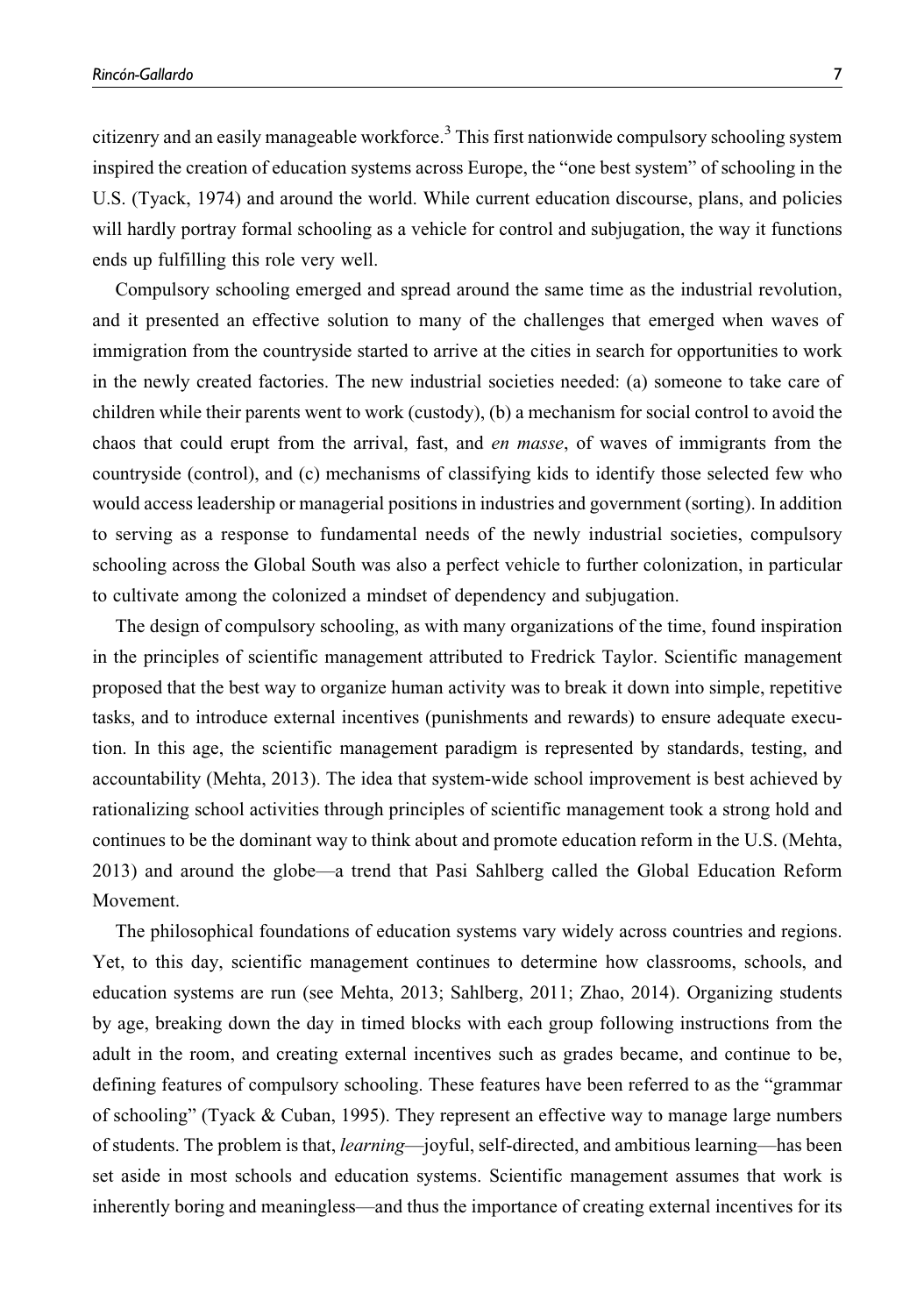execution. And in many ways, this is what school work has become—a series of tasks to get done for compliance, good grades, and certificates. In contrast, powerful learning is liberating, joyful, and intrinsically motivating. Making sense of questions that matter to us is inherent to our human condition. Seeing the spark in the eyes of children and youth when they figure out solutions to problems that matter to them is one of the most powerful sources of meaning for educators and administrators alike. But learning experiences of this sort are a rare occurrence in schools.

To be sure, more powerful ideas about learning have shaped the discourse around the desirability and virtues of schools since compulsory schooling was invented. Progressive educators such as John Dewey and Maria Montessori, and more recently David Perkins and Eleanor Duckworth have offered powerful insights into the nature of learning. But while ideas of this sort have existed throughout the history of compulsory schooling, they have rarely influenced more than a small proportion of educators and schools (see Elmore, 1996; Mehta & Fine, 2019). Instead, schools came to resemble factories or prisons more so than vibrant environments for learning.

Many of us have fond memories of school and might remember a teacher or two who touched our lives and changed their course for the better. There is immense value in having institutions that offer a safe and stable environment to children while parents are working.<sup>4</sup> There is value in having spaces where children can socialize and learn to live with others. But when it comes to learning how much do we actually remember or use?—the balance is less encouraging.

Not only were schools not designed to foster learning. In many ways, they get in the way of learning. They do this through prioritizing compliance, compartmentalizing knowledge, creating fear of failure, and concentrating control in the hands of adults. In schools, for the most part, students learn to be taught. But *learning to be taught* and *learning to learn* are two very different things. Learning to be taught is about sitting in silence, listening attentively to the instructions of the adults in the school say, figuring out, and fulfilling their expectations. In contrast, learning to learn requires intrinsic motivation, self-regulation, and autonomy. Learning to be taught is learning to do as you're told. Learning to learn is about taking charge of what, how, when, and with whom you learn.

I'm not arguing here that young people should not learn to be taught. It is important to learn to understand the expectations of authorities and respond accordingly. But learning to learn should be cultivated with a much stronger emphasis than it currently is. When learning to be taught is the single most pervasive lesson for students in schools, it undermines their chances to become confident, skillful learners. When you learn to be taught you learn to locate knowledge, wisdom, and understanding, outside of yourself. You develop dependence over others to tell you what's good, what's true, what's beautiful. In stark contrast, learning to learn is about developing the internal judgment to access the wisdom and knowledge within yourself to find your own answers. It is about knowing yourself and using your inner and outer resources to make sense of new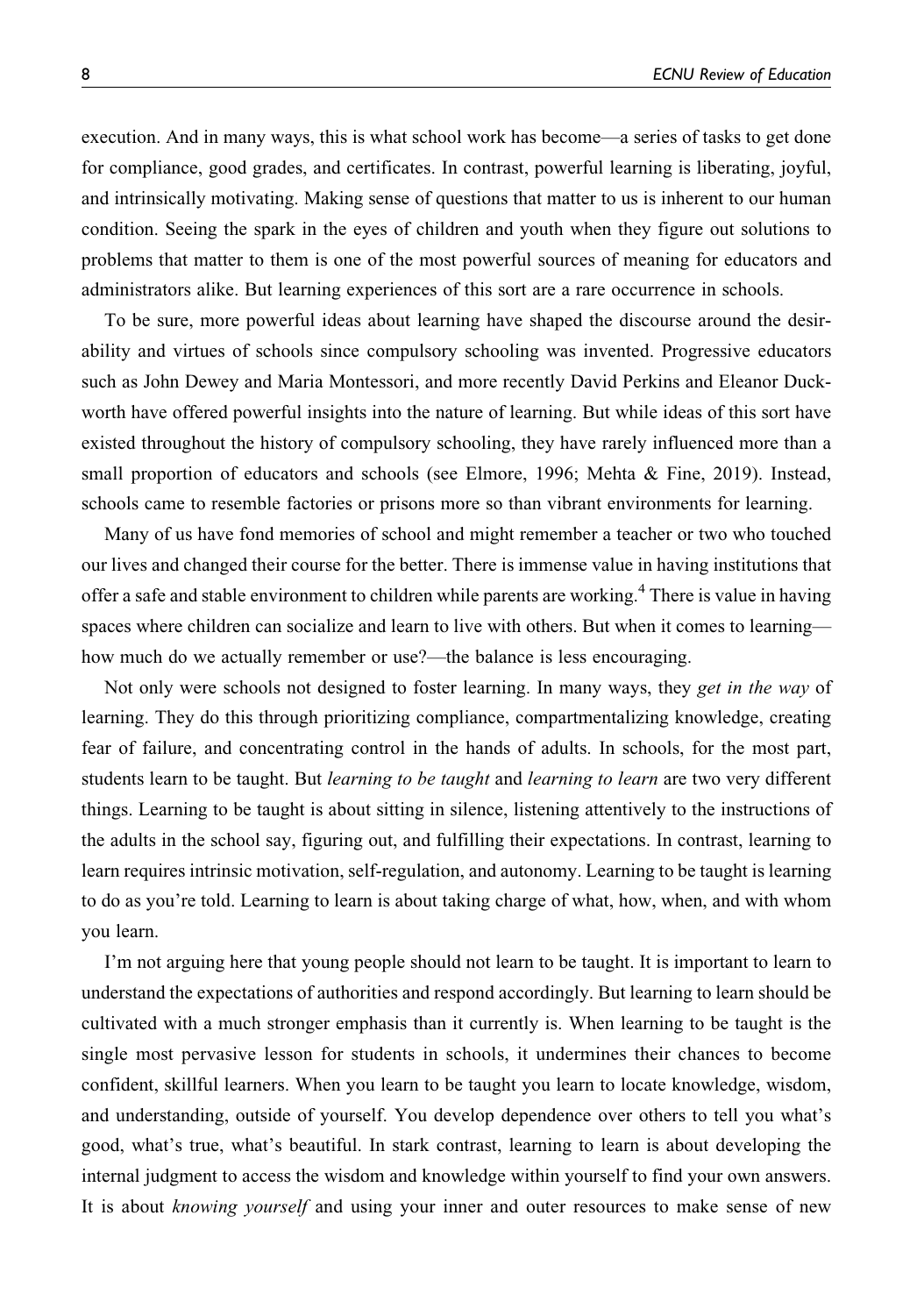|                        | Grammar of schooling                      | Language of learning     |
|------------------------|-------------------------------------------|--------------------------|
| Pedagogy               | Vertical                                  | Horizontal               |
|                        | Hierarchical                              | Dialogic                 |
| Emphasis               | Compliance                                | Learning                 |
|                        | Efficiency                                | Efficacy                 |
| Curriculum             | <b>Itinerary</b>                          | Map                      |
|                        | Coverage                                  | Understanding            |
| Assessment             | $\ldots$ of learning                      | $\dots$ for/as learning  |
|                        | Tests                                     | Demonstration of mastery |
| Classroom organization | Fixed seats                               | Flexible arrangements    |
|                        | Students facing forward                   | Freedom of movement      |
| School organization    | Fixed schedule                            | Flexible schedule        |
|                        | Students grouped by age/perceived ability | Mixed, multigrade groups |

Table 1. Grammar of schooling versus language of learning.

knowledge or solve new problems. Neuroscience is now making it crystal clear that learning is a process whereby the brain decodes new stimuli and information by comparing it and connecting it with existing memories (Doidge, 2007; Siegel & Bryson, 2012). Or said differently, key resources for learning lie within the learner, not just outside.

#### From the grammar of schooling to the language of learning

The full realization of well-being in schools and school systems, and more broadly, effectively cultivating knowing thyself, learning by yourself, and bettering the world among our younger generations, requires that we replace the grammar of schooling with the language of learning (see Table 1). Effectively moving beyond well-being requires moving beyond schooling and towards powerful learning. And this will require profound changes in how we think and go about educating young people in schools. It will require profound cultural change in classrooms, schools, and entire educational systems. This is no simple task. Several authors in the educational change field have pointed out how pervasive and highly resilient the default culture of schooling is (Elmore, 1996; Sarason, 1982). Culture is inherently a conservative force that exerts a powerful influence over the beliefs and behaviors of people to preserve continuity and oppose change, no matter how compelling the necessity for change may seem from an external perspective (Evans, 1996).

Even in cases where new ideas have sought to radically transform teaching and learning in school systems, for example, during the progressive education movement in the U.S., the pedagogical core changed very little. Noticeable changes occurred in a relatively small proportion of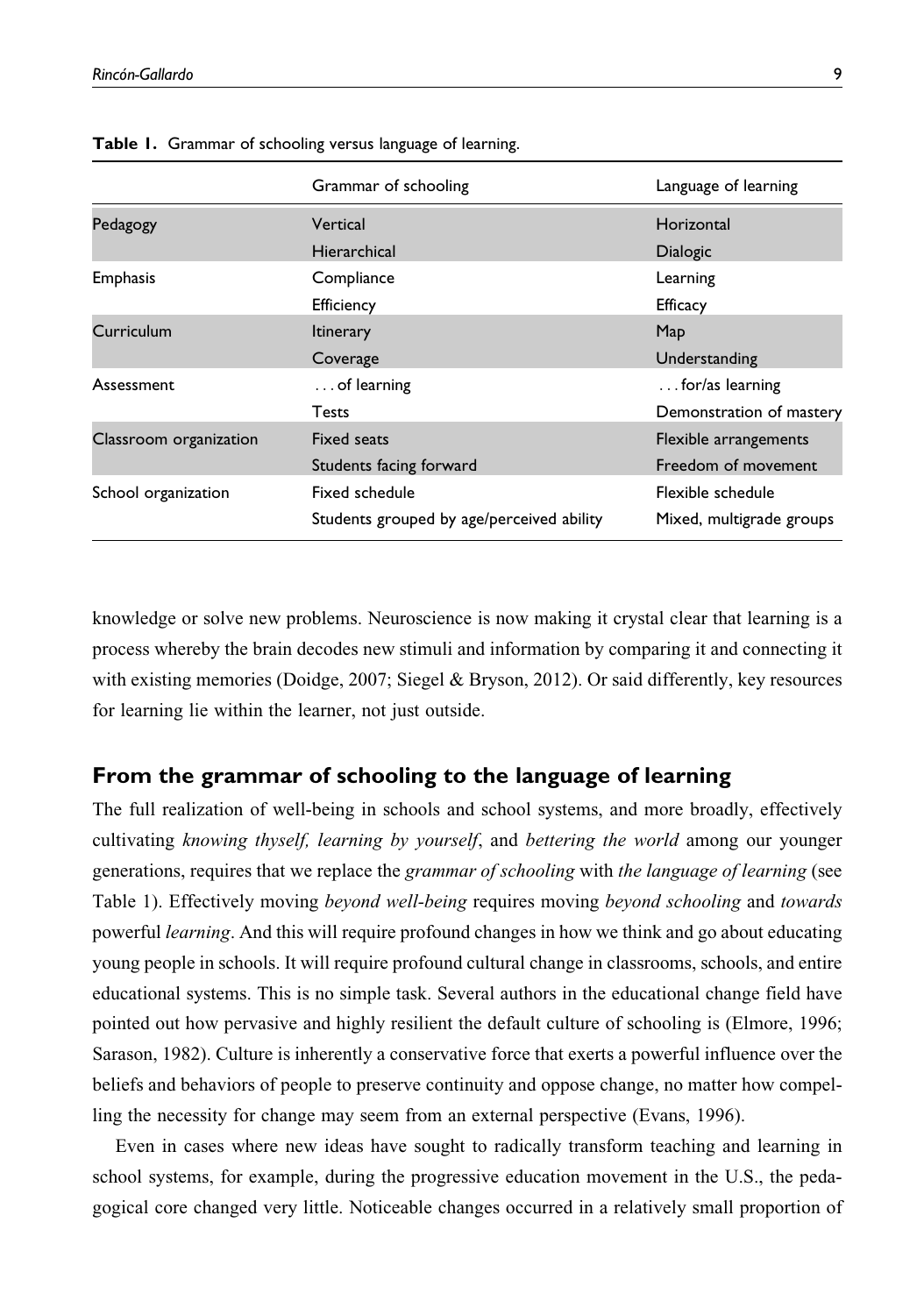schools and classrooms, and they didn't last very long in the few places where they are adopted (see Elmore, 1996). More recently, Mehta and Fine (2019) set out to map the landscape of non-elite public high schools that were enacting deeper learning. They used their considerable network to identify and visit exemplary schools across the U.S. What they found were startling gaps between aspirations and realities. They found individual classrooms here and there where deep learning was alive and well. As a rule of thumb, about one in every five classes a student attended in a regular school day would have some features of a deep learning environment (and note that these schools were purposefully selected as best examples!).

In short, most efforts to replace the grammar of schooling with the language of learning at scale have so far been difficult, slow, and short lived. But the available evidence can only take us as far as concluding that radical transformation has not occurred. It does not imply that it cannot occur. I have argued elsewhere (Rincón-Gallardo, 2019) that a new way to think about and pursue educational change is necessary to fully realize learning and well-being in schools and across entire education systems. Replacing the grammar of schooling with the language of learning is a project of widespread cultural change. Throughout history, social movements have been the most prominent vehicles for cultural renewal, and in their logic of operation lie some of the keys to fundamentally transform the culture of schooling and establish robust systems of learning all the way from classrooms to entire educational systems.

My proposition to understand and pursue *educational change as social movement* is not mere theoretical elucubration. It is grounded on examples of widespread pedagogical transformation in countries from the Global South (see Colbert & Arboleda, 2016; Farrell et al., 2017; Niesz & Krishnamurthy, 2013; 2014; Rincón-Gallardo, 2016, 2020; Rincón-Gallardo & Elmore, 2012; Zaalouk, 2006). While developed and studied independently from each other, different scholars have described these initiatives as social movements: as collective vehicles of widespread cultural transformation that defy and redefine existing dominant patterns of social interaction between teachers and students, and between policy and practice, with the purpose of liberating learning in classrooms and across thousands of schools (Rincón-Gallardo, 2019, 2020).

Cases like these challenge a core assumption that has been held by transnational and national education agencies working in the Global South: that the Global South should aspire to emulate the development of education systems in the Global North (see, e.g., Mourshed et al., 2010). Many countries across the Global South are still struggling to ensure adequate infrastructure and universal access to free schooling for their children and youth. Yet, the argument I've built here about the harmful effects of compulsory schooling on the learning and well-being of young people should invite us to question whether building compulsory education systems that emulate those of the so-called developed economies is a wise course of action for the Global South. Cases like the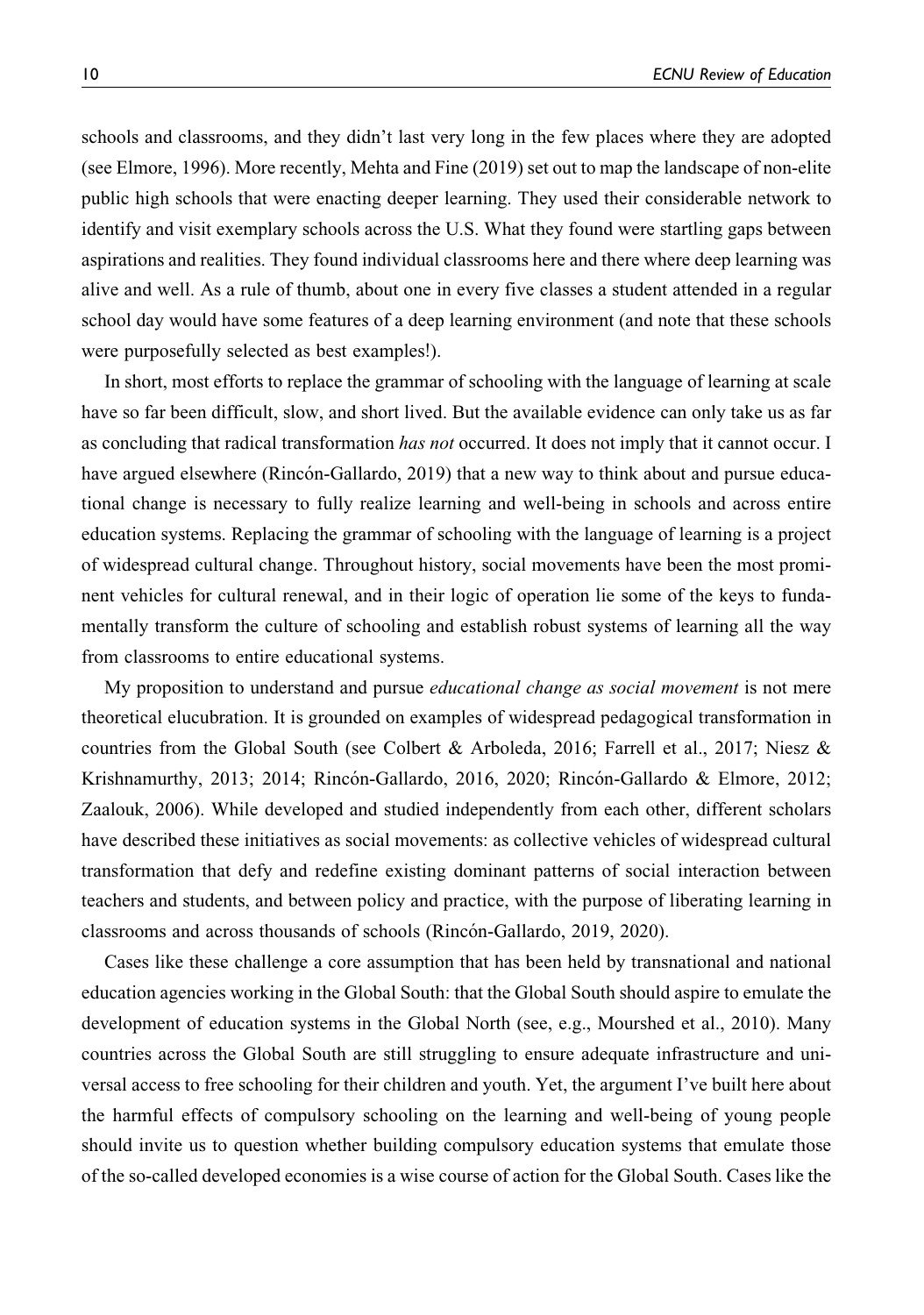ones I listed above invite us instead to *reinvent education* in the Global South (see Rincon-Gallardo, 2014).

Describing and discussing key principles of action to replace the grammar of schooling with the language of learning is beyond the scope of this article. I will, however, outline four theses to reshape how we think about and pursue purpose and wholeness in education. I have discussed these theses elsewhere (Rincón-Gallardo, 2018), but this time I will use them to bridge the pursuit of learning, well-being, and the larger purposes of knowing thyself, learning by yourself, and bettering the world.

# Four theses to move beyond schooling and toward powerful learning to get beyond well-being

- Thesis 1: Learning is a practice of freedom. Powerful learning is a process and the result of making sense of questions and issues that matter to us (Rogers, 1969). It feeds and is fed by intrinsic motivation, which involves engaging in work that is meaningful to the learner(s) (purpose); with freedom to determine what, when, how, and with whom to learn (mastery); getting better over time (mastery); and learning alongside others (connectedness). At the neurological level, powerful learning releases hormones that produce feelings of pleasure and fulfillment. Needless to say, learning as a practice of freedom is seldom realized in conventional schools. How deeply well-being is realized in classrooms, schools, and school systems will be a function of the extent to which learning as a practice of freedom makes its way into the everyday work of students, teachers, school leaders, and other actors taking part in the learning of students. $5$
- Thesis 2: The pedagogical is political. The pedagogical core—the relationship between educator and learner in the presence of an object of knowledge—is not only the basic unit where learning happens or not (see City et al., 2009; Hawkins, 1974), but also a basic unit of relationships of power. In the default culture of schooling, the pedagogical core is characterized by a clear hierarchical separation between educator and learner, with the former in charge of telling the latter what to do and the latter expected to do as she's told. This is not only detrimental to learning but also to well-being. Constantly exposure to uneven relationships of power—teacher over student—cultivates fear of failure, risk avoidance, and a compliance mindset, all these precursors of stress, a state that sends our brains the signal to release cortisol and activate our *fight or flight* response. In contrast, learning thrives in relationships of dialogue and mutual influence. And so does well-being. Horizontal conversation in relationships of care, trust, and mutual learning creates a sense of safety and connection, activating hormonal responses of pleasure, calm, and fulfillment.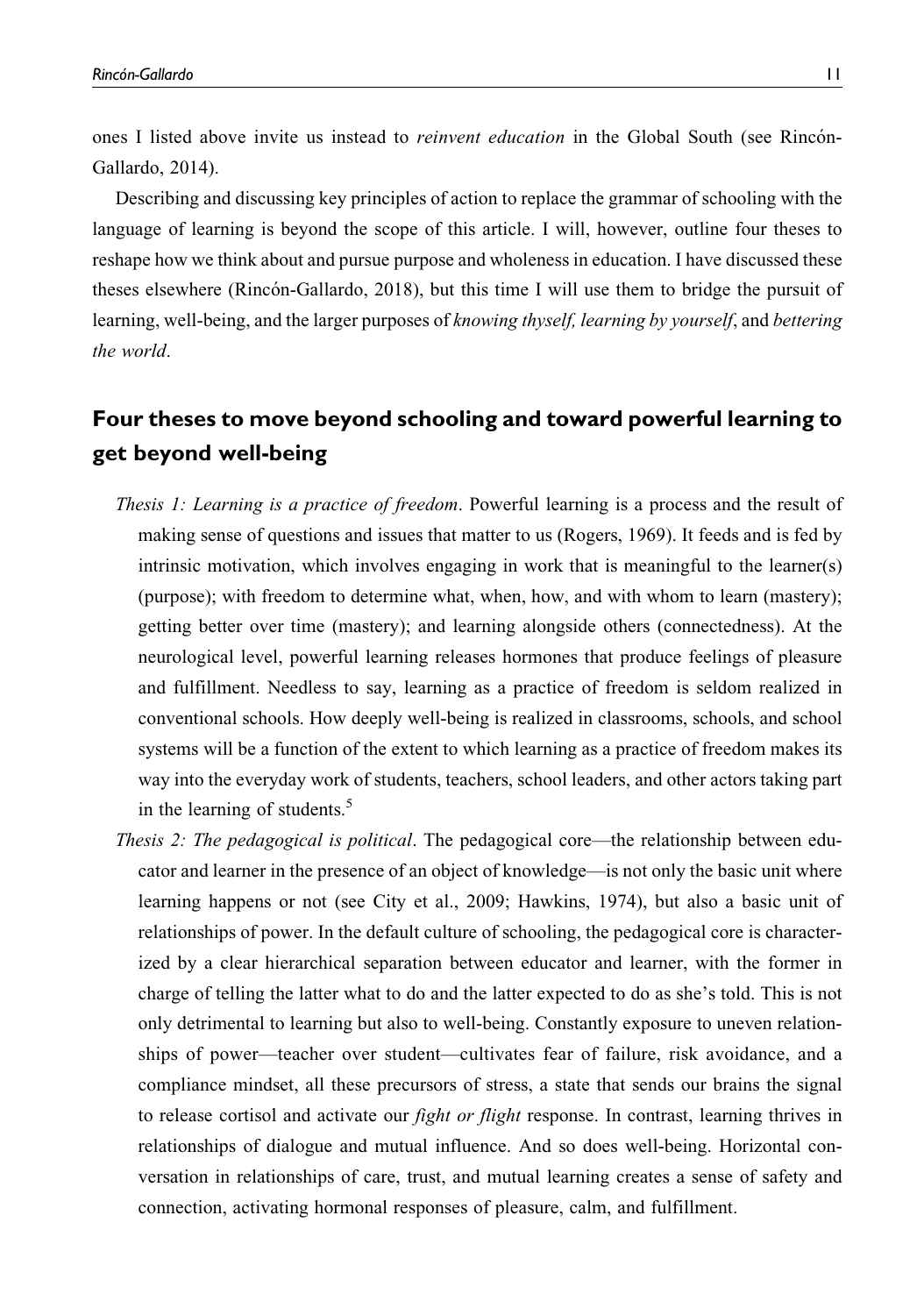- Thesis 3: Good leadership is similar to good pedagogy. There is remarkable similarity among the practice of effective teachers (Hattie, 2009), effective school leaders (Robinson et al., 2008), and effective system leaders (Brandon et al., 2015; Johnson et al, 2015). Effective teaching, effective school leadership, and effective system leadership are about creating the conditions for everyone in the group to learn while learning alongside them about what works and what doesn't. Said differently, good leadership is like good pedagogy. The link to well-being is relatively obvious. Just like students thrive in relationships of dialogue and mutual learning with their teachers, teachers thrive in relationships of dialogue and mutual learning with their principals, and principals thrive in relationships of dialogue and mutual learning with the leaders in the system.
- Thesis 4: School and context should be changed in equal measure. Realizing the dual purpose of student learning and well-being requires simultaneously changing what happens inside and outside schools. These two goals are often treated as dichotomous options in a zerosum game (Mehta, 2013), but there is no reason why the problem of changing schools and changing the context in which they operate has to stay framed in this way. School–community partnerships can take several forms. At the most basic level, networks can link schools, communities, and social agencies in such way that each part assumes direct responsibility for the portion of the problem most under its control. Another possible type of partnership might involve the creation of "education cities," where the infrastructure and institutions of cities (e.g., libraries, public parks, government offices, laboratories) open their doors to students and thus create a much wider learning environment. Yet another type of partnership rests on creating opportunities for students to identify challenges that affect their lives and their communities, to examine their key causes, and to design, launch, test, and refine solutions.

#### Closing remarks: Bring the students in!

I have argued that conventional schooling is detrimental to well-being, that powerful learning is a precursor of well-being, and that compulsory schooling is not designed to cultivate, and indeed it gets in the way of, powerful learning. It follows that unless the default culture of schooling is fundamentally changed so that powerful learning becomes regular practice in classrooms, schools, and across entire educational systems, efforts to promote well-being in schools will fall short. Indeed, if contained within the default culture of schooling, efforts to promote student well-being will likely perpetuate the very problems they seek to address. Well-being has to be de-schooled and deeply intertwined with learning fully realize our intent to ensure that students thrive in schools.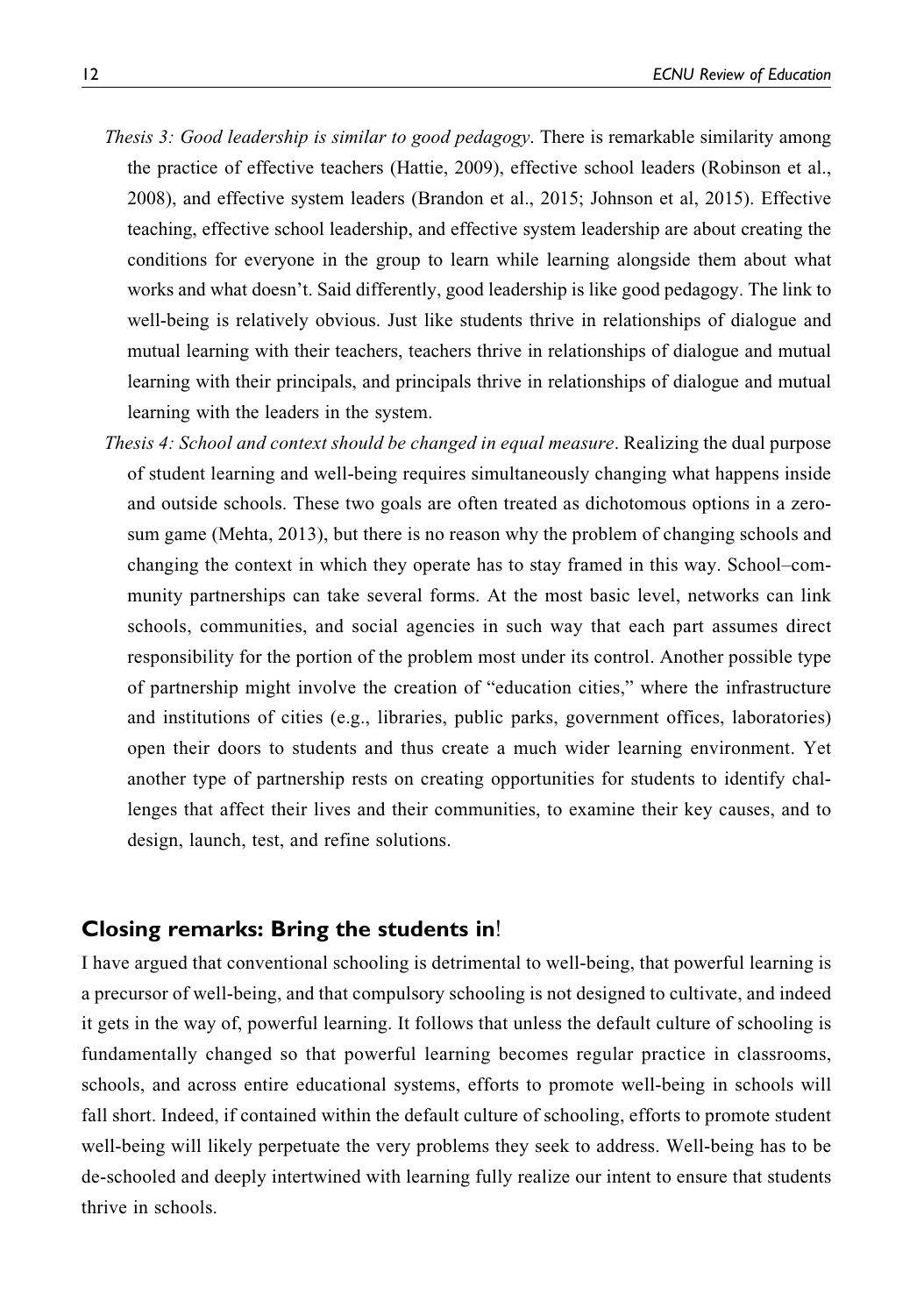In most efforts to foster well-being in schools around the world, well-being is seen and treated as separate, and as a *precursor*, to learning, as something to take care of so that students can more successfully go through the motions of conventional schooling. As I have argued here, moving beyond well-being requires moving beyond schooling, and toward powerful learning. Creating the conditions and environments for children and youth to experience powerful learning in schools will contribute to nurturing their well-being by feeding the four drivers of intrinsic motivation: purpose, autonomy, mastery, and connectedness. The full realization of wellbeing is inextricably linked to the full realization of learning, and achieving this is a matter of replacing the grammar of schooling with the language of learning. This will require profound and widespread cultural change, a pursuit more likely to be achieved if those who have in their hands the education of young people spur and sustain movements of cultural renewal aimed at cultivating the language of learning while overriding the grammar of schooling. Finally, I presented four theses to link learning and well-being.

Let me conclude with a corollary regarding the role of students, which follows almost immediately from the four theses I proposed here. Just as with the learning agenda, in the well-being agenda students are overwhelmingly seen and treated as recipients or beneficiaries of the policies and programs designed in ministries of education (Fielding, 2001; Ginwright & James, 2002). There are few exceptions. In countries like Japan, students are expected to play an active role in creating environments of caring and belonging in schools; in Sweden, meaningful student participation in school improvement efforts is promoted (Cohen  $\&$  Espelage, 2020). But even in these cases, the role of students is confined to the management of individual classrooms or their schools, and little is aimed at fundamentally changing the grammar of schooling.

There are very encouraging signs that young people are eager and ready to change the world. Some of the most prominent examples include the gun violence prevention movement galvanized around March for Our Lives in the U.S., the climate change strikes that have spread across the globe, or the recent student protests in Ontario against funding cuts in education. Seeing and treating students as equals and creating conditions and environments for their active involvement in designing, carrying out, assessing, and continuously developing initiatives to simultaneously deepen their learning and their well-being represents one of the most exciting and promising opportunities moving forward. The four theses I have outlined here offer an initial set of propositions that justify and can orient the full involvement of children and young people in their quest to know themselves, learn by themselves, and better the world.

#### Declaration of conflicting interests

The author(s) declared no potential conflicts of interest with respect to the research, authorship, and/or publication of this article.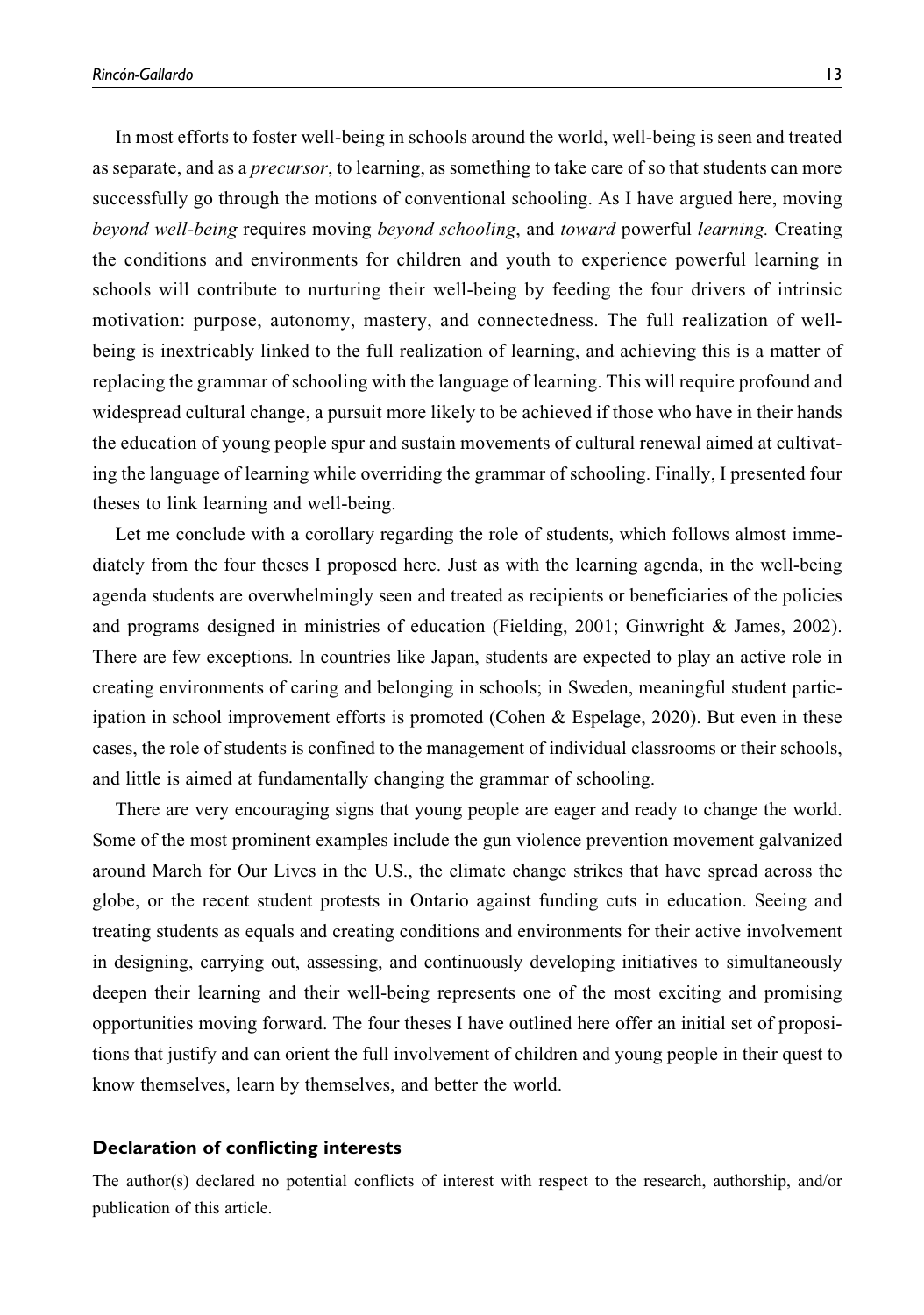## Funding

The author(s) received no financial support for the research, authorship, and/or publication of this article.

#### **Notes**

- 1. Know thyself was the first of three maxims inscribed in the Temple of Apollo at Delphi, in Greece. It is also attributed to Jesus Christ in many passages in the New Testament. In the Buddhist tradition, inner-contemplation and mindfulness are considered the vehicle to enlightenment. In Confucianism, self-knowledge—understanding one's mental state and appreciating one's inner feelings—is considered a primary focus. In Muslim tradition, knowing one-self is considered a vehicle to connect with and know Allah.
- 2. These four drivers of intrinsic motivation are extracted from Richard M. Ryan and Edward L. Deci's (2000) Self Determination Theory and Daniel Pink's (2011) take on such theory. The three determinants of intrinsic motivation in Deci & Ryan's Self Determination Theory are Autonomy, Competence (which I refer to as Mastery), and Relatedness (which I refer to as Connectedness). Pink's three drivers of intrinsic motivation are purpose, mastery, and autonomy.
- 3. In his book Absolutism and the Eighteenth-Century Origins of Compulsory Schooling, James van Horn Melton examines the origins, purpose, and achievements of two compulsory school movements during the reigns of Frederick the Great of Prussia (1740–1786) and Maria Theresa of Austria (1740–1780). The author argues that compulsory schooling was part of a broader campaign to strengthen relationships of authority and dependence between rulers and society.
- 4. To be sure, the role of schools as safe environments for children should not be taken for granted. The current epidemic of school shootings and the school-to-prison pipeline disproportionately affecting thousands of young people of color in American schools remind us that there is still a lot of work to do to ensure that schools, especially in the U.S., are safe havens for children and youth.
- 5. I am not implying here that conventional teaching (e.g., direct instruction) should be fully eliminated. The question is not whether the teacher or the student is taking the lead in the learning at some point in time, but whether what the student is doing (be it because the teacher told her so or by her own initiative) is contributing to the development of her ability to know herself, learn by herself, and better the world.

#### References

- Arnsten, A., Mazure, C., & Simha, R. (2012). Everyday stress can shut down the brain's chief command center. Scientific American, 306(4), 48–53.
- Brandon, J., Hanna, P., & Negropontes, D. (2015). Superintendents who lead learning: Lessons from six highly successful school jurisdictions. University of Calgary/College of Alberta School Superintendents. Cámara, G. (2008). Otra educación básica es posible. Siglo XXI.
- Center for Evaluation and Education Policy. (2010). Charting the path from engagement to achievement: A report on the 2009 high school survey of student engagement. Indiana University.
- City, E. A., Elmore, R. F., Fiarman, S. E., & Teitel, L. (2009). Instructional rounds: A network approach to improving teaching and learning. Harvard Education Press.
- Cohen, J., & Espelage, D. L. (2020). Feeling safe in school: Bullying and violence prevention around the world. Harvard Education Press.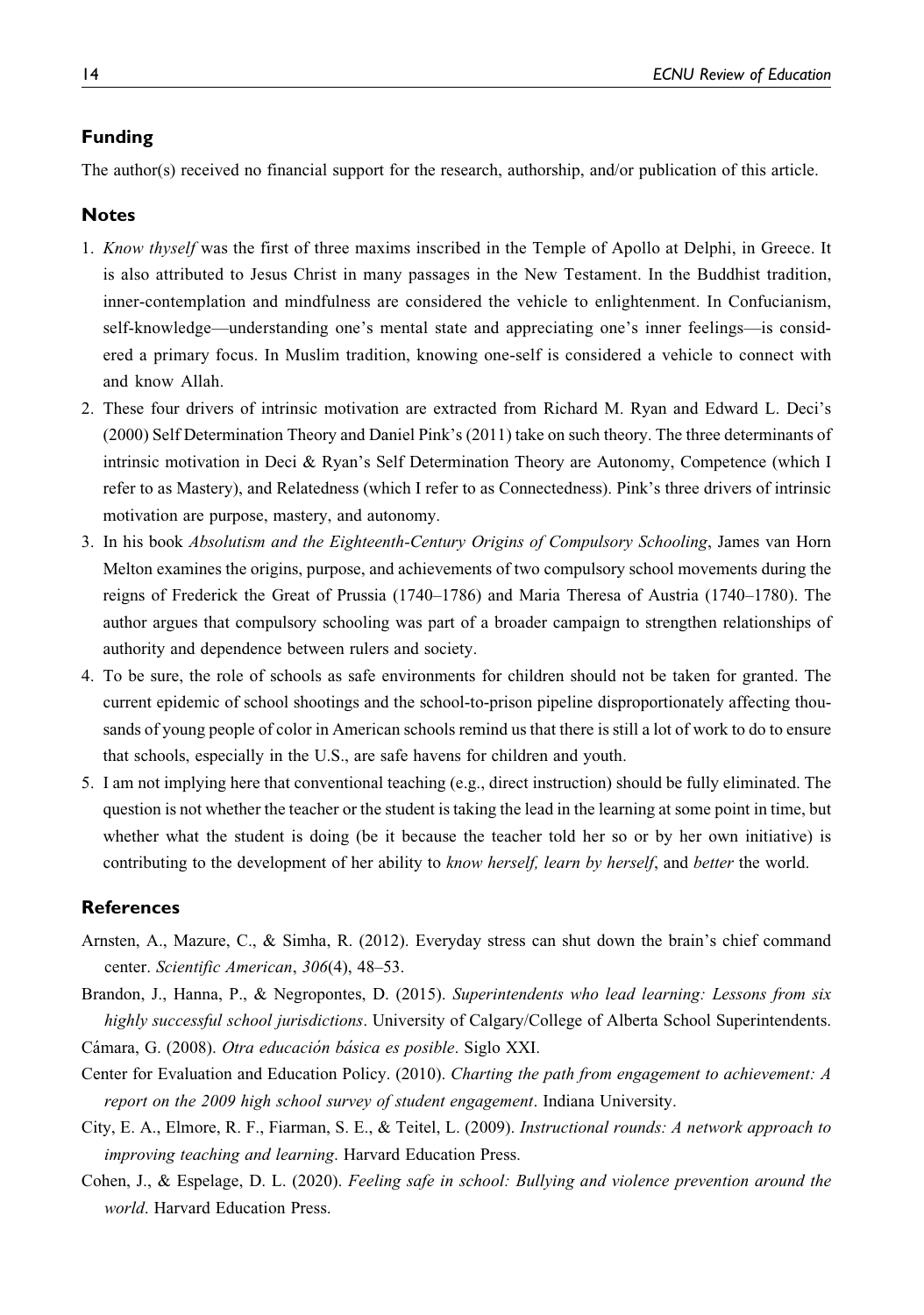Colbert, V., & Arboleda, J. (2016). Bringing a student-centred participatory pedagogy to scale in Colombia. Journal of Educational Change, 17, 385–410. [https://doi.org/10.1007/s10833-016-9283-7](http://10.1007/s10833-016-9283-7)

Csikszentmihalyi, M. (1990). Flow: The psychology of optimal experience. Harper Collins.

- Datnow, A., & Park, V. (2019). Professional collaboration with purpose: Teacher learning towards equitable and excellent schools. Routlege.
- DePaoli, J. L., Atwell, M. N., Bridgeland, J. M., & Shriver, T. P. (2018). Respected: Perspectives of youth on high school and social and emotional learning. Civic with Hard Research Associates.
- Doidge, N. (2007). The brain that changes itself: Stories of personal triumph from the frontiers of brain science. Penguin Books.
- Duffy, M. E., Twenge, J. M., & Joiner, T. E. (2019). Trends in mood and anxiety symptoms and suiciderelated outcomes among U.S. Undergraduates, 2007-2018: Evidence from two national surveys. Journal of Adolescent Health, 65(5), 590–598.<https:/doi.org/10.2139/ssrn.3102652>
- Durlak, J. A., Weissberg, R. P., Dymnicki, A. B., Taylor, R. D., & Schellinger, K. B. (2011). The impact of enhancing students' social and emotional learning: A meta-analysis of school-based universal interventions. Child Development, 82(1), 405–432.
- Edwards, G. S., & Rushin, S. (2018). The Effect of President Trump's Election on Hate Crimes. [https://](https://ssrn.com/abstract=3102652) [ssrn.com/abstract](https://ssrn.com/abstract=3102652)=[3102652](https://ssrn.com/abstract=3102652)
- Elmore, R. F. (1996). Getting to scale with good educational practice. Harvard Educational Review, 66(1), 1–26.
- Ericsson, A., & Pool, R. (2016). Peak: Secrets from the new science of expertise. Houghton Mifflin Harcourt.
- Evans, R. (1996). The culture of resistance. In R. Evans (Ed.), The human side of change (pp. 40–50). Jossey-Bass.
- Farrell, J., Manion, C., & Rincón-Gallardo, S. (2017). Reinventing schooling: Radical alternatives from the Global South. In K. Bickmore, R. Hayhoe, C. Manion, K. Mundy, & R. Read (Eds.), Comparative and international education. Issues for teachers (2nd ed., pp. 59–87). Canadian Scholars.
- Fielding, M. (2001). Students as radical change agents. Journal of Educational Change, 2(2), 123–141. [https:/](https:/doi.org/) [doi.org/10.1023/A:1017949213447](http://10.1023/A:1017949213447)
- Freire, P. (1970). *Pedagogy of the oppressed*. The Continuum International Publishing Group.
- Fullan, M. (2015). Freedom to change: Four strategies to put your inner drive into overdrive. Jossey-Bass.
- Gatto, J. T. (1992). Dumbing us down: The hidden curriculum of American schools. New Society Publishers.
- Gatto, J. T. (2009). Weapons of mass instruction: A schoolteacher's journey through the dark world of compulsory schooling. New Society Publishers.
- Ginwright, S., & James, T. (2002). From assets to agents of change: Social justice, organizing, and youth development. New Directions for Youth Development, 96, 27–46.
- Gladwell, M. (2008). Outliers: The story of success. Little, Brown, and Company.

Guterres, A. (2019). UN chief warns of rising misogyny, xenophobia, discrimination, racism & hate speech. Inter Press Service News. Opinion Piece. Retrieved January 28, 2020, from [http://www.ipsnews.net/2019/](http://www.ipsnews.net/2019/12/un-chief-warns-rising-misogyny-xenophobia-discrimination-racism-hate-speech/) [12/un-chief-warns-rising-misogyny-xenophobia-discrimination-racism-hate-speech/](http://www.ipsnews.net/2019/12/un-chief-warns-rising-misogyny-xenophobia-discrimination-racism-hate-speech/)

- Harari, Y. N. (2018). 21 Lessons for the 21st century. Spiegel & Grau.
- Hattie, J. (2009). Visible Learning: A Synthesis of Over 800 Meta-Analyses Relating to Achievement. Routledge.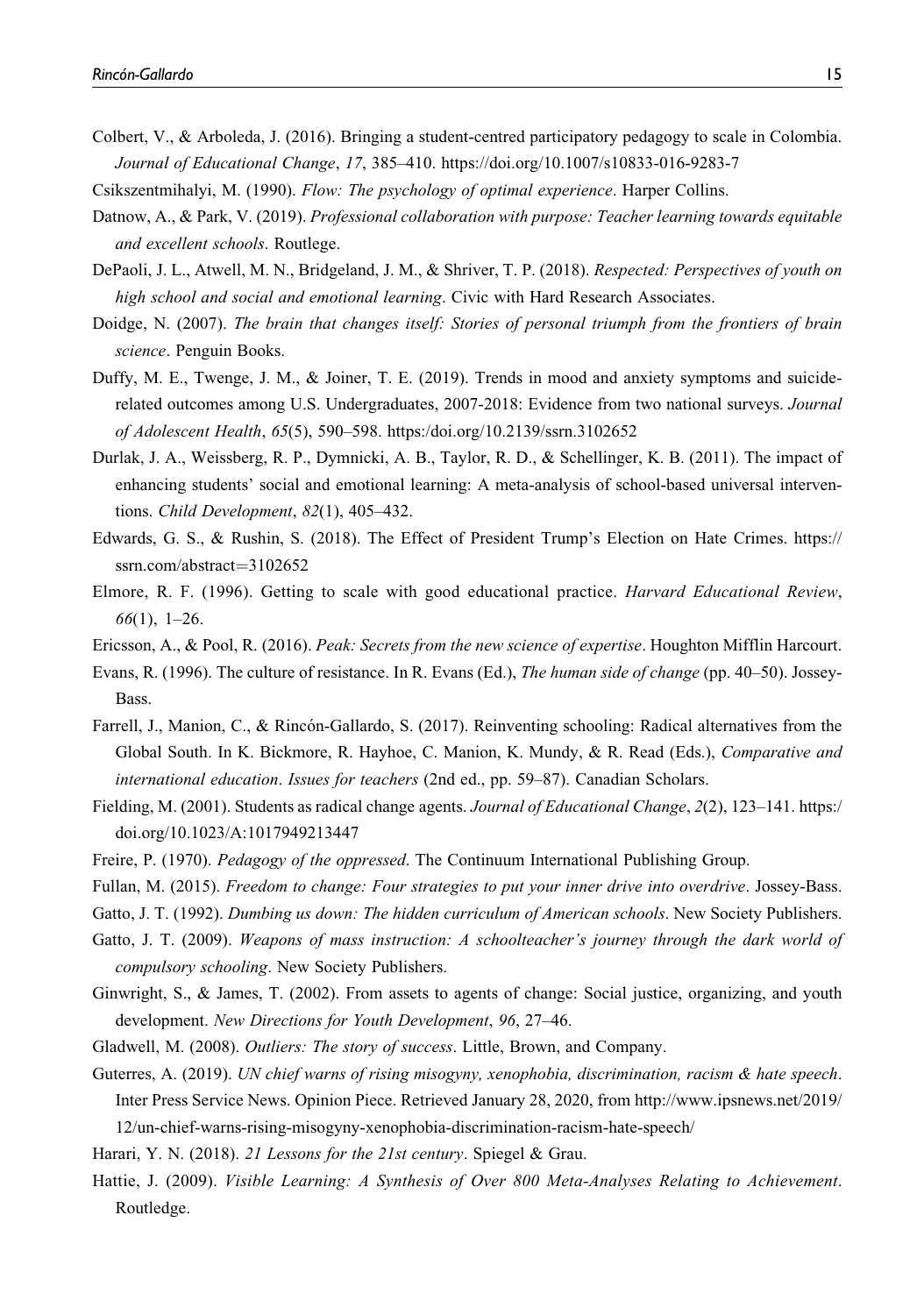- Hawkins, D. (Ed.) (1974). I, thou, and it. In The informed vision: Essays on learning and human nature (pp. 49–62). Agathon Books.
- Holt, J. (1977). Instead of education: Ways to help people do things better. Delacorte Press.
- Illich, I. (1970). Deschooling society. Marion Boyars.
- Johnson, S. M., Marietta, G., Higgins, M. C., Mapp, K. L., & Grossman, A. S. (2015). Achieving coherence in district reform: Managing the relationship between the central office and schools. Harvard Education Press.
- Kieling, C., Baker-Henningham, H., Belfer, M., Conti, G., Ertem, L., Omigbodun, O., Rohde, L. A., Srinath, S., Ulkuer, N., & Rahman, A. (2011). Child and adolescent mental health worldwide: Evidence for action. The Lancet, 378(9801), 1515–1525. [https:/doi.org/10.1016/S0140-6736\(11\)60827-1](https:/doi.org/10.1016/S0140-6736(11)60827-1)
- Kim, K. H. (2011). The creativity crisis: The decrease in creative thinking scores on the Torrance tests of creative thinking. Creativity Research Journal, 23(4), 285–295.
- Lepper, M. R., Corpus, J. H., & Iyengar, S. S. (2005). Intrinsic and extrinsic motivational orientations in the classroom: Age differences and academic correlates. Journal of Educational Psychology, 97(2), 184-196. <https://dx.doi.org/10.1037/0022-0663.97.2.184>
- Little, J. W. (1982). Norms of collegiality and experimentation: Workplace conditions of school success. American Educational Research Journal, 19(3), 325–340.
- MacNamara, B. N., Hambrick, D. Z., & Oswald, F. L. (2014). Deliberate practice and performance in music, games, sports, education, and professions: A meta-analysis. Psychological Science, 25(8), 1608–1618. <https:/doi.org/10.1177/0956797614535810>
- Mehta, J. (2013). The allure of order: High hopes, dashed expectations, and the troubled quest to remake American schooling. Oxford University Press.
- Mehta, J., & Fine, S. (2019). In search of deeper learning: The quest to remake the American high school. Harvard University Press.
- Mourshed, M., Chijioke, C., & Barber, M. (2010). How the world's most improved school systems keep getting better. McKinsey & Company.
- Moyo, D. (2018). Ten warning signs that democracies are under siege. World Affairs, The Aspen Institute. Retrieved January 28, 2020, from [speninstitute.org/blog-posts/ten-warning-signs-that-democracies-are](http://speninstitute.org/blog-posts/ten-warning-signs-that-democracies-are-under-siege/)[under-siege/](http://speninstitute.org/blog-posts/ten-warning-signs-that-democracies-are-under-siege/)
- Niesz, T., & Krishnamurthy, R. (2013). Bureaucratic activism and radical school change in Tamil Nadu, India. Journal of Educational Change, 14, 29–50.
- Niesz, T., & Krishnamurthy, R. (2014). Movement actors in the education bureaucracy: The figured world of activity based learning in Tamil Nadu. Anthropology  $\&$  Education Quarterly, 45(2), 148–166.
- OECD. (2016). A broken social elevator? How to promote social mobility. OECD.
- OECD. (2017). PISA 2015 results (Volume III): Students' well-being. OECD. [https:/doi.org/10.1787/](https:/doi.org/10.1787/9789264273856-en) [9789264273856-en](https:/doi.org/10.1787/9789264273856-en)
- OECD. (2019). Under pressure: The squeezed middle class. OECD. [https:/doi.org/10.1787/689afed1-en](https:/doi.org/10.1787/9789264273856-en)
- Olson, K. (2009). Wounded by school: Recapturing the joy in learning and standing up to old school culture. Teachers College Press.
- Pentland, A. (2014). Social physics: How good ideas spread. Penguin Press.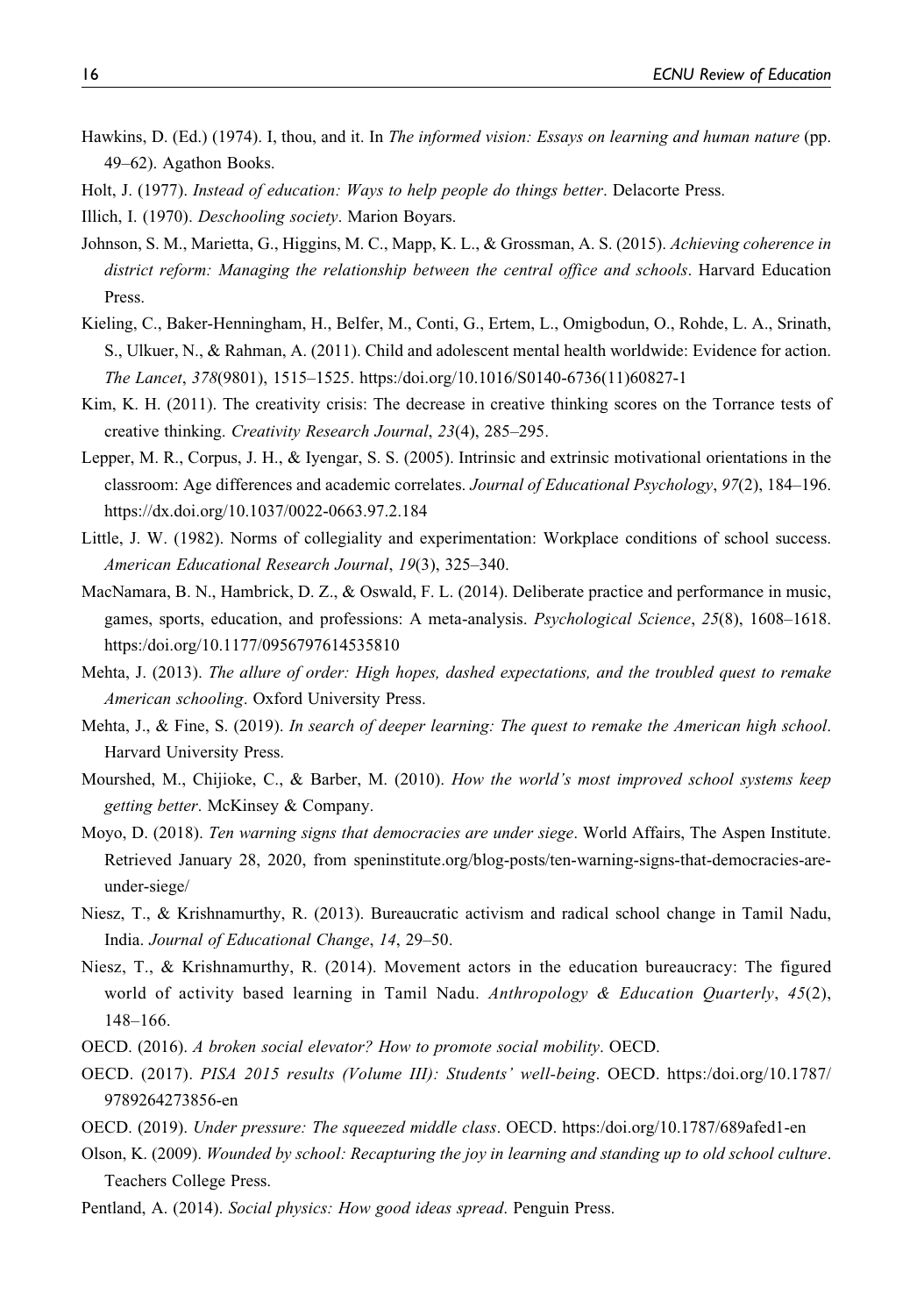- Perone, S., Weybright, E. H., & Anderson, A. J. (2019). Over and over again: Changes in frontal EEG asymmetry across a boring task. Psychophysiology, 56(10). [https:/doi.org/10.1111/psyp.13427](10.1111/psyp.13427)
- Pink, D. (2011). Drive: The surprising truth about what motivates us. Riverhead Books.
- Rincón-Gallardo, S. (2014). Innovación pedagógica en gran escala: ¿Lujo o imperativo moral? DIDAC, 65, 11–18.
- Rincón-Gallardo, S. (2016). Large scale pedagogical transformation as widespread cultural change in Mexican public schools. Journal of Educational Change, 17, 411–436. [https:/doi.org/10.1007/s10833-016-](https:/doi.org/10.1007/s10833-016-9286-4) [9286-4](https:/doi.org/10.1007/s10833-016-9286-4)
- Rincón-Gallardo, S. (2018). In the pursuit of freedom and social justice: Four theses to reshape educational change. In H. Malone, S. Rincón-Gallardo, & K. Kew (Eds.), Future directions of educational change: Social justice, professional capital, and systems change (pp. 17–33). Routledge.
- Rincón-Gallardo, S. (2019). Liberating learning: Educational change as social movement. Routledge.
- Rincón-Gallardo, S. (2020). Educational change as social movement: An emerging paradigm from the Global South. Journal of Educational Change.<https://doi.org/10.1007/s10833-020-09374-3>
- Rinc on-Gallardo, S., & Elmore, R. F. (2012). Transforming teaching and learning through social movement in Mexican public middle-schools. Harvard Educational Review, 82(4), 471–490.
- Robinson, V., Lloyd, C. A., & Rowe, K. J. (2008). The impact of leadership on student outcomes. Education Administration Quarterly, 44, 635–674.
- Rogers, C. R. (1969). Freedom to learn. Charles E. Merrill.
- Ryan, R. M, & Deci, E. L. (2000). Self determination theory and the facilitation of intrinsic motivation, social development, and well-being. American Psychologist, 55(1), 68–78.
- Sahlberg, P. (2011). Finnish lessons: What can the world learn from educational change in Finland? Teachers College Press.
- Sarason, S. (1982). The culture of school and the problem of change. Allyn & Bacon.
- Sarason, S. (2004). And what do you mean by learning? Heinemann.
- Siegel, D. J., & Bryson, T. P. (2012). The whole-brain child: 12 Revolutionary strategies to nurture your child's developing mind. Bantam Books.
- Stone, D., & Heen, S. (2014). Thanks for the feedback. Viking.
- Taylor, R. D., Oberle, E. D., Durlak, J. A., & Weissberg, R. P. (2017). Promoting positive youth development through school-based social and emotional learning interventions: A meta-analysis of follow-up effects. Child Development, 88(4), 1156–1171.
- Thackray, R. I. (1981). The stress of boredom and monotony: A consideration of the evidence. Psychosomatic Medicine, 43(2), 165–176.
- Tyack, D. B. (1974). The one best system: A history of American urban education. Harvard University Press.
- Tyack, D., & Cuban, L. (1995). Tinkering toward utopia: A century of public school reform. Harvard University Press.
- United Nations Climate Change. (2019). The heat is on: Taking stock of global climate ambition (NDC global outlook report). United Nations Development Programme.
- van Horn Melton, J. (2003). Absolutism and the eighteenth-century origins of compulsory schooling in Prussia and Austria. Cambridge University Press.